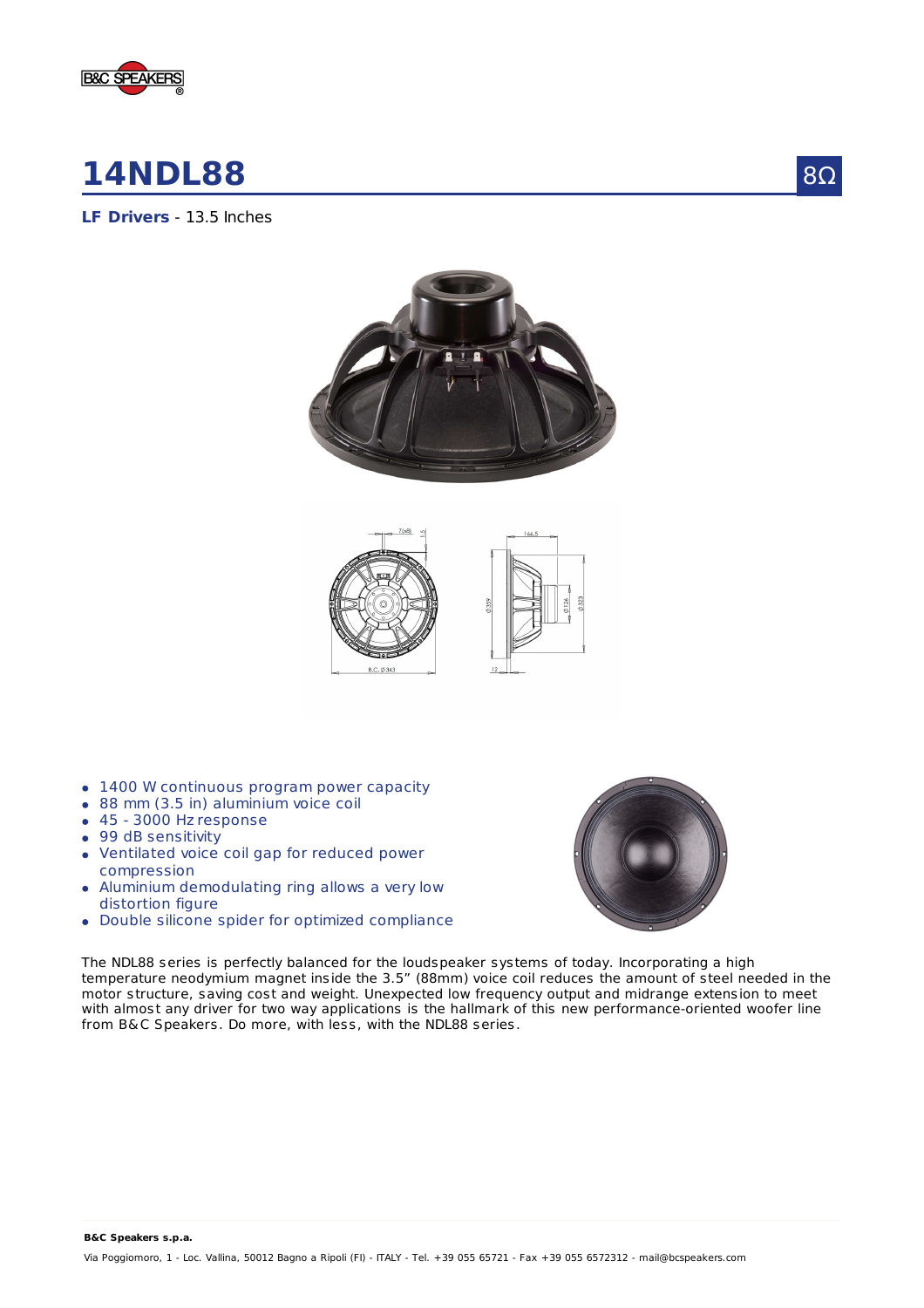





## **SPECIFICATIONS**

**B&C Speakers s.p.a.**

| <b>Nominal Diameter</b>                | 359 mm (14.0 in)      |
|----------------------------------------|-----------------------|
| Nominal Impedance                      | 8 O                   |
| Minimum Impedance                      | $6.5 \Omega$          |
| Nominal Power Handling <sup>1</sup>    | 700 W                 |
| Continuous Power Handling <sup>2</sup> | 1400 W                |
| Sensitivity <sup>3</sup>               | 99.0 dB               |
| <b>Frequency Range</b>                 | 45 - 3000 Hz          |
| <b>Voice Coil Diameter</b>             | 88 mm (3.5 in)        |
| <b>Winding Material</b>                | Aluminium             |
| <b>Former Material</b>                 | <b>Glass Fibre</b>    |
| <b>Winding Depth</b>                   | $21.0$ mm $(0.85$ in) |
| <b>Magnetic Gap Depth</b>              | 10.0 mm (0.4 in)      |
| <b>Flux Density</b>                    | $1.15$ T              |

### **DESIGN**

| <b>Surround Shape</b>                                           | <b>Triple Roll</b>                           |
|-----------------------------------------------------------------|----------------------------------------------|
| Cone Shape                                                      | Exponential                                  |
| <b>Magnet Material</b>                                          | Neodymium Inside Slug                        |
| Spider                                                          | Double Silicone                              |
| Pole Design                                                     | T-Pole                                       |
| <b>Woofer Cone Treatment</b><br><b>WP Waterproof Front Side</b> |                                              |
| <b>Recommended Enclosure</b>                                    | 75.0 dm <sup>3</sup> (2.65 ft <sup>3</sup> ) |
| <b>Recommended Tuning</b>                                       | 53 Hz                                        |

#### **PARAMETERS 4**

| <b>Resonance Frequency</b> | 45 Hz                                          |
|----------------------------|------------------------------------------------|
| Re                         | $5.0 \Omega$                                   |
| Qes                        | 0.31                                           |
| Qms                        | 7.8                                            |
| Qts                        | 0.3                                            |
| Vas                        | 102.0 $dm^3$ (3.6 ft <sup>3</sup> )            |
| Sd                         | 707.0 cm <sup>2</sup> (109.6 in <sup>2</sup> ) |
| ηo                         | 2.9%                                           |
| <b>Xmax</b>                | $± 8.0$ mm                                     |
| Xvar                       | $±$ 9.5 mm                                     |
| Mms                        | 86.0 g                                         |
| BI                         | 19.9 Txm                                       |
| Le                         | $1.2$ mH                                       |
| <b>EBP</b>                 | 145 Hz                                         |